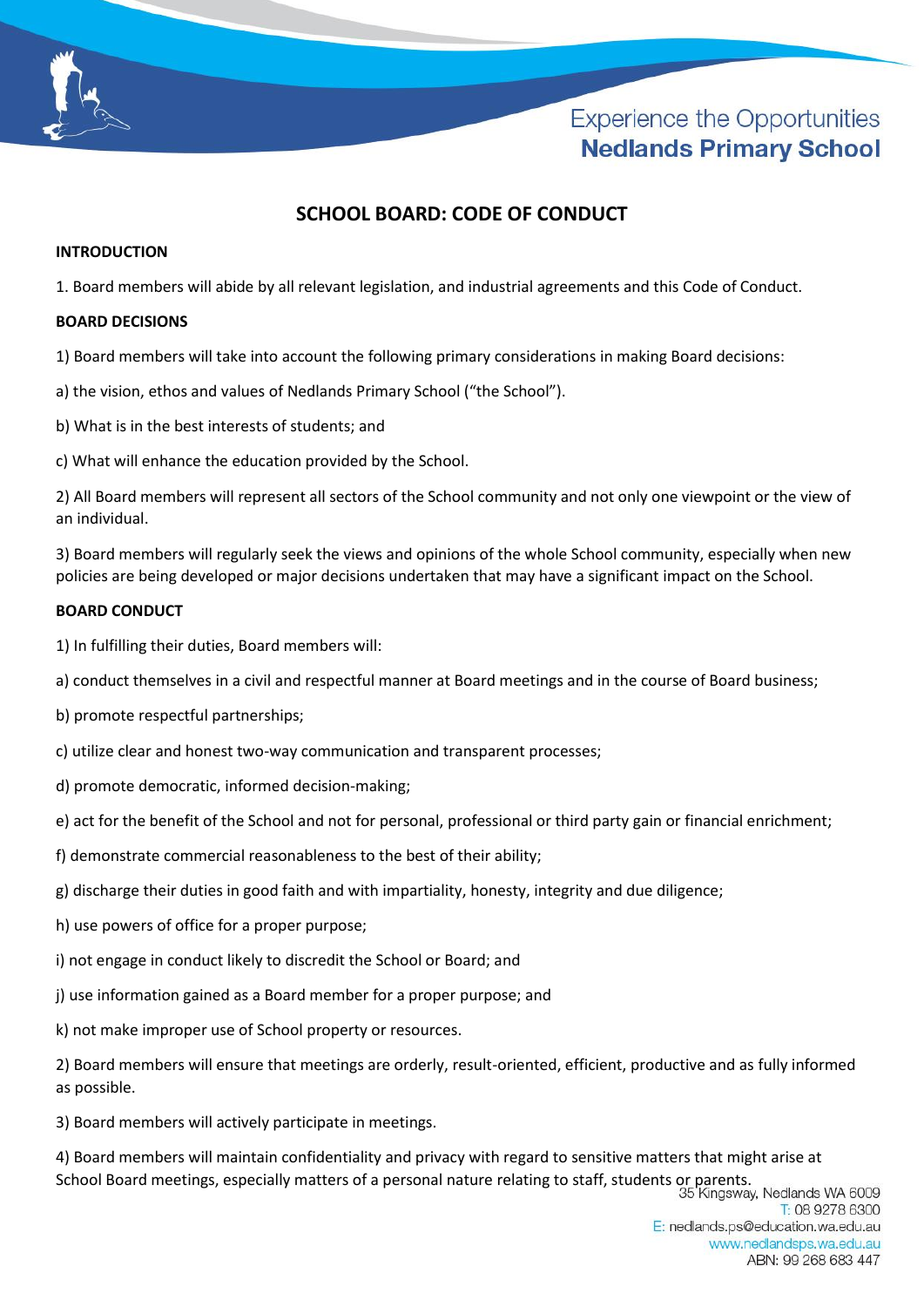5) Board members will not discuss individual school staff, students, parents, or other members of the school community at Board meetings.

6) A Board memberwhoisapproachedbyaparentwithaconcernwilltreatsuchdiscussion with discretion, protecting the confidentiality and privacy of the people involved. If the issue relates to an operational matter of the school, the parent will be encouraged to speak with the principal or the classroom teacher. However, if the issue relates to a school Policy or procedure, it will be put on the agenda for discussion at the next School Board meeting, where it will be dealt with in a generic sentiment protect the privacy of individuals involved.

7) Board members will "speak as one voice" in the public arena once a decision has been made.

8) Conflict between School Board members will be dealt with respectfully and in accordance with the principles of natural justice.

9) Harassment and discrimination on any grounds is prohibited.

# **CESSATION OR TERMINATION OF MEMBERSHIP OF THE BOARD**

1) The office of a member of the Board becomes a casual vacancy if the member:

a) becomes ineligible to hold office as a member;

b) resigns by written notice delivered to the Board;

c) is removed from office by the Director General.

2) The Board may remove a person as a member of the Board on the grounds that the person:

- a) has neglected his or her duty as a member'
- b) has misbehaved or is in competent'

c) is suffering from mental or physical incapacity, other than temporary illness, impairing the performance of his or her function as a member; or

d) has been absent, without leave or reasonable excuse, from three consecutive meetings of which the member has had notice.

3) The Board will not remove a person as a member unless the person has been given a reasonable opportunity to show that he or she should not be removed from office.

4) A decision of the Board to remove a person from office is to be made by resolution in accordancewithclause7(l)of the Board's Terms of Reference, which requires an absolute majority of affirmative votes by Board members.

#### **CONFLICT OF INTEREST**

1) Board members will not allow their personal or professional interests to conflict with that of the school.

2) BoardmemberswilldeclareanyconflictsofinteresteitheratthestartoftheBoard meeting concerned or when a relevant issue arises.

3) A Board member who believes another Board member has an undeclared conflict of interest will specify in writing the basis of this potential conflict.

4) All conflicts of interest will be documented in the Board's Conflicts of Interest Register.

5) Where a conflict of interest or potential conflict of interest is identified and/or registered, the Board member concerned will leave the room as soon as that item comes up for discussion. The concerned Board member will not vote on that tissue, nor initiate or take part in any Board discussion on that topic (either in the meeting or with other